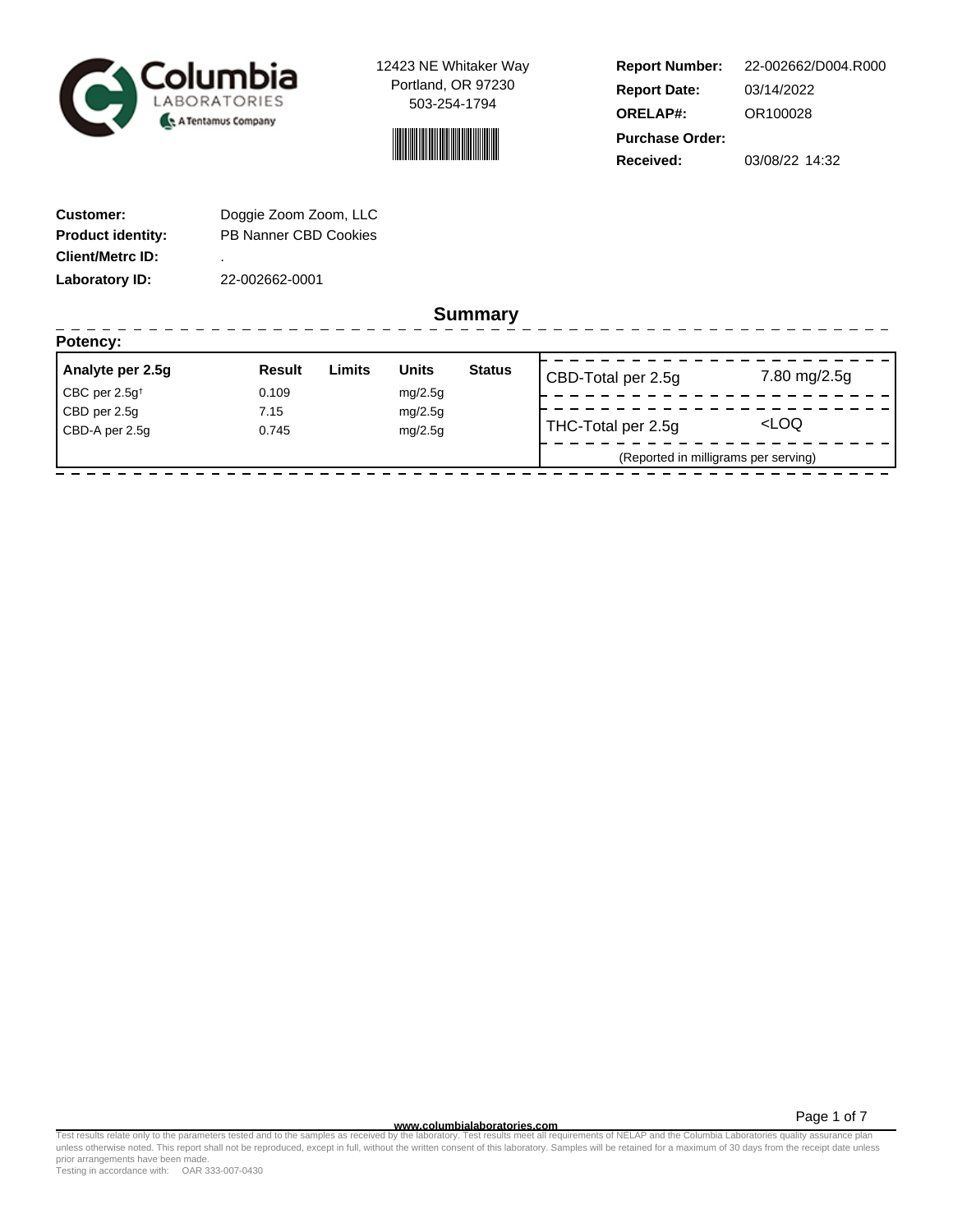



**Report Number: Report Date: ORELAP#:** 03/14/2022 OR100028 **Received:** 03/08/22 14:32 **Purchase Order:** 22-002662/D004.R000

| <b>Customer:</b>            | Doggie Zoom Zoom, LLC<br>7858 SE Phillips Creek Lane<br>Milwaukie Oregon 97227<br>United States of America (USA) |
|-----------------------------|------------------------------------------------------------------------------------------------------------------|
| <b>Product identity:</b>    | PB Nanner CBD Cookies                                                                                            |
| <b>Client/Metrc ID:</b>     |                                                                                                                  |
| <b>Sample Date:</b>         |                                                                                                                  |
| Laboratory ID:              | 22-002662-0001                                                                                                   |
| <b>Evidence of Cooling:</b> | Nο                                                                                                               |
| Temp:                       | 18.8 °C                                                                                                          |
| <b>Relinquished by:</b>     | Client                                                                                                           |
| Serving Size #1:            | 2.5 g                                                                                                            |

# **Sample Results**

| Potency per 2.5g                      |               | Method J AOAC 2015 V98-6 (mod) Units mg/se Batch: 2202066 |              |        | Analyze: 3/10/22 8:47:00 AM |
|---------------------------------------|---------------|-----------------------------------------------------------|--------------|--------|-----------------------------|
| Analyte                               | <b>Result</b> | Limits                                                    | <b>Units</b> | LOQ    | <b>Notes</b>                |
| CBC per $2.5g†$                       | 0.109         |                                                           | mg/2.5g      | 0.0782 |                             |
| CBC-A per 2.5g <sup>t</sup>           | $<$ LOQ       |                                                           | mg/2.5g      | 0.0782 |                             |
| CBC-Total per 2.5g <sup>+</sup>       | $<$ LOQ       |                                                           | mg/2.5g      | 0.147  |                             |
| CBD per 2.5g                          | 7.15          |                                                           | mg/2.5g      | 0.0782 |                             |
| CBD-A per 2.5g                        | 0.745         |                                                           | mg/2.5g      | 0.0782 |                             |
| CBD-Total per 2.5g                    | 7.80          |                                                           | mg/2.5g      | 0.147  |                             |
| CBDV per 2.5g <sup>+</sup>            | $<$ LOQ       |                                                           | mg/2.5g      | 0.0782 |                             |
| CBDV-A per 2.5g <sup>t</sup>          | $<$ LOQ       |                                                           | mg/2.5g      | 0.0782 |                             |
| CBDV-Total per 2.5g <sup>+</sup>      | $<$ LOQ       |                                                           | mg/2.5g      | 0.146  |                             |
| CBE per $2.5g^+$                      | $<$ LOQ       |                                                           | mg/2.5g      | 0.0782 |                             |
| CBG per 2.5g <sup>t</sup>             | $<$ LOQ       |                                                           | mg/2.5g      | 0.0782 |                             |
| CBG-A per 2.5g <sup>t</sup>           | $<$ LOQ       |                                                           | mg/2.5g      | 0.0782 |                             |
| CBG-Total per 2.5g <sup>+</sup>       | $<$ LOQ       |                                                           | mg/2.5g      | 0.146  |                             |
| CBL per 2.5g <sup>t</sup>             | $<$ LOQ       |                                                           | mg/2.5g      | 0.0782 |                             |
| CBL-A per 2.5g <sup>+</sup>           | $<$ LOQ       |                                                           | mg/2.5g      | 0.0782 |                             |
| CBL-Total per 2.5g <sup>+</sup>       | $<$ LOQ       |                                                           | mg/2.5g      | 0.147  |                             |
| CBN per 2.5g                          | $<$ LOQ       |                                                           | mg/2.5g      | 0.0782 |                             |
| CBT per 2.5g <sup>t</sup>             | $<$ LOQ       |                                                           | mg/2.5g      | 0.0782 |                             |
| $\Delta$ 8-THCV per 2.5g <sup>+</sup> | $<$ LOQ       |                                                           | mg/2.5g      | 0.0782 |                             |
| $\Delta$ 8-THC per 2.5g <sup>+</sup>  | $<$ LOQ       |                                                           | mg/2.5g      | 0.0782 |                             |
| $\Delta$ 9-THC per 2.5g               | $<$ LOQ       |                                                           | mg/2.5g      | 0.0782 |                             |
| exo-THC per 2.5g <sup>+</sup>         | $<$ LOQ       |                                                           | mg/2.5g      | 0.0782 |                             |
| THC-A per 2.5g                        | $<$ LOQ       |                                                           | mg/2.5g      | 0.0782 |                             |
| THC-Total per 2.5g                    | $<$ LOQ       |                                                           | mg/2.5g      | 0.147  |                             |
| THCV per 2.5g <sup>+</sup>            | $<$ LOQ       |                                                           | mg/2.5g      | 0.0782 |                             |
| THCV-A per 2.5g <sup>t</sup>          | $<$ LOQ       |                                                           | mg/2.5g      | 0.0782 |                             |
| THCV-Total per 2.5g <sup>+</sup>      | $<$ LOQ       |                                                           | mg/2.5g      | 0.147  |                             |
| Total Cannabinoids per 2.5g           | 8.00          |                                                           | mg/2.5g      |        |                             |
|                                       |               |                                                           |              |        |                             |

Page 2 of 7

www.columbialaboratories.com<br>Test results relate only to the parameters tested and to the samples as received by the laboratories metall requirements of NELAP and the Columbia Laboratories quality assurance plan<br>unless oth prior arrangements have been made.

Testing in accordance with: OAR 333-007-0430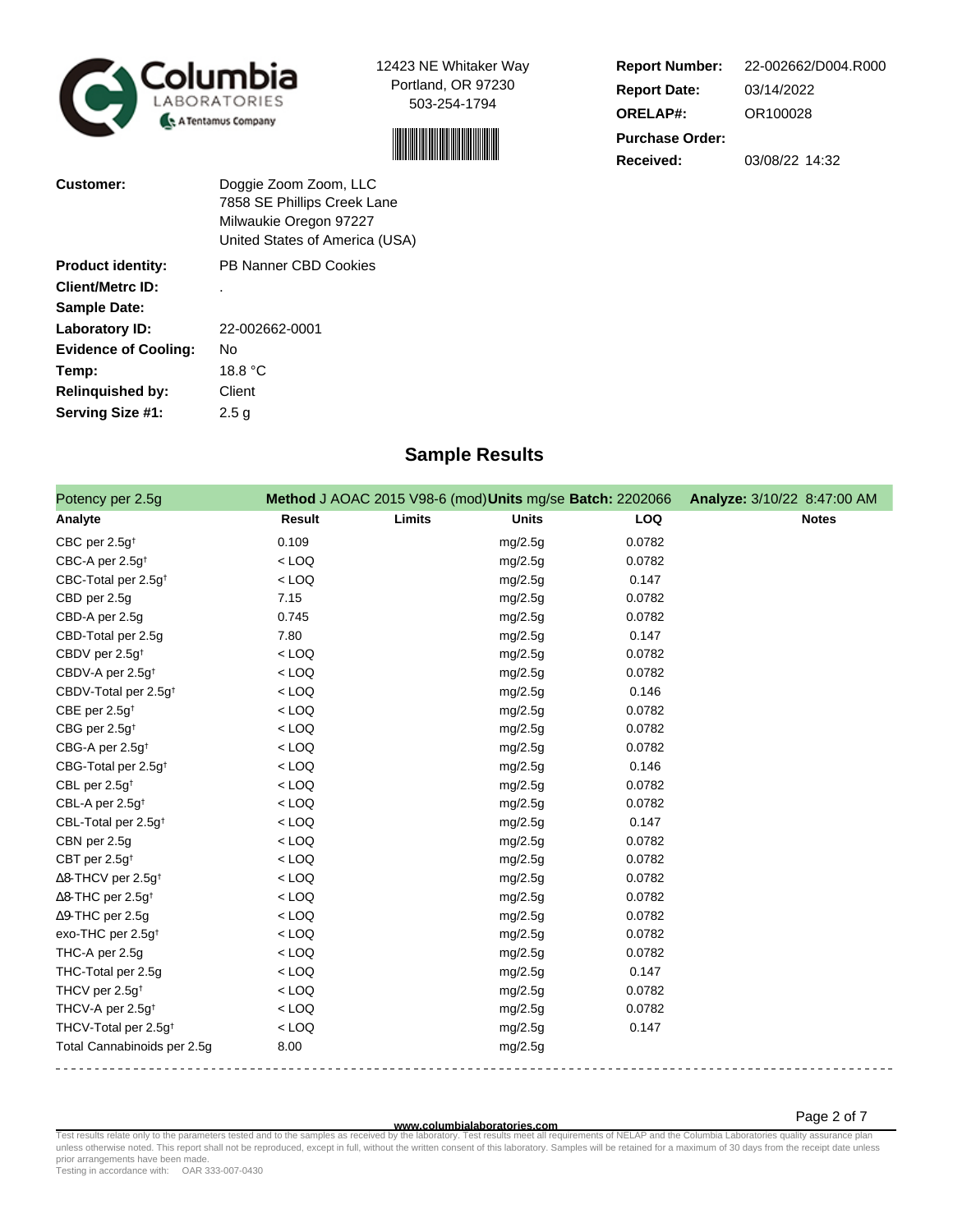



**Report Number: Report Date: ORELAP#:** 03/14/2022 OR100028 **Received:** 03/08/22 14:32 **Purchase Order:** 22-002662/D004.R000

These test results are representative of the individual sample selected and submitted by the client.

## **Abbreviations**

 **Limits:** Action Levels per OAR-333-007-0400, OAR-333-007-0210, OAR-333-007-0220, CCR title 16-division 42. BCC-section 5723

**Limit(s) of Quantitation (LOQ):** The minimum levels, concentrations, or quantities of a target variable (e.g., target analyte) that can be reported with a specified degree of confidence.

† = Analyte not NELAP accredited.

# **Units of Measure**

 $q = q$  mg/2.5g = Milligram per 2.5g % = Percentage of sample % wt =  $\mu$ g/g divided by 10,000

Approved Signatory

Derrick Tanner General Manager

**www.columbialaboratories.com**

Page 3 of 7

Test results relate only to the parameters tested and to the samples as received by the laboratory. Test results meet all requirements of NELAP and the Columbia Laboratories quality assurance plan<br>unless otherwise noted. T prior arrangements have been made.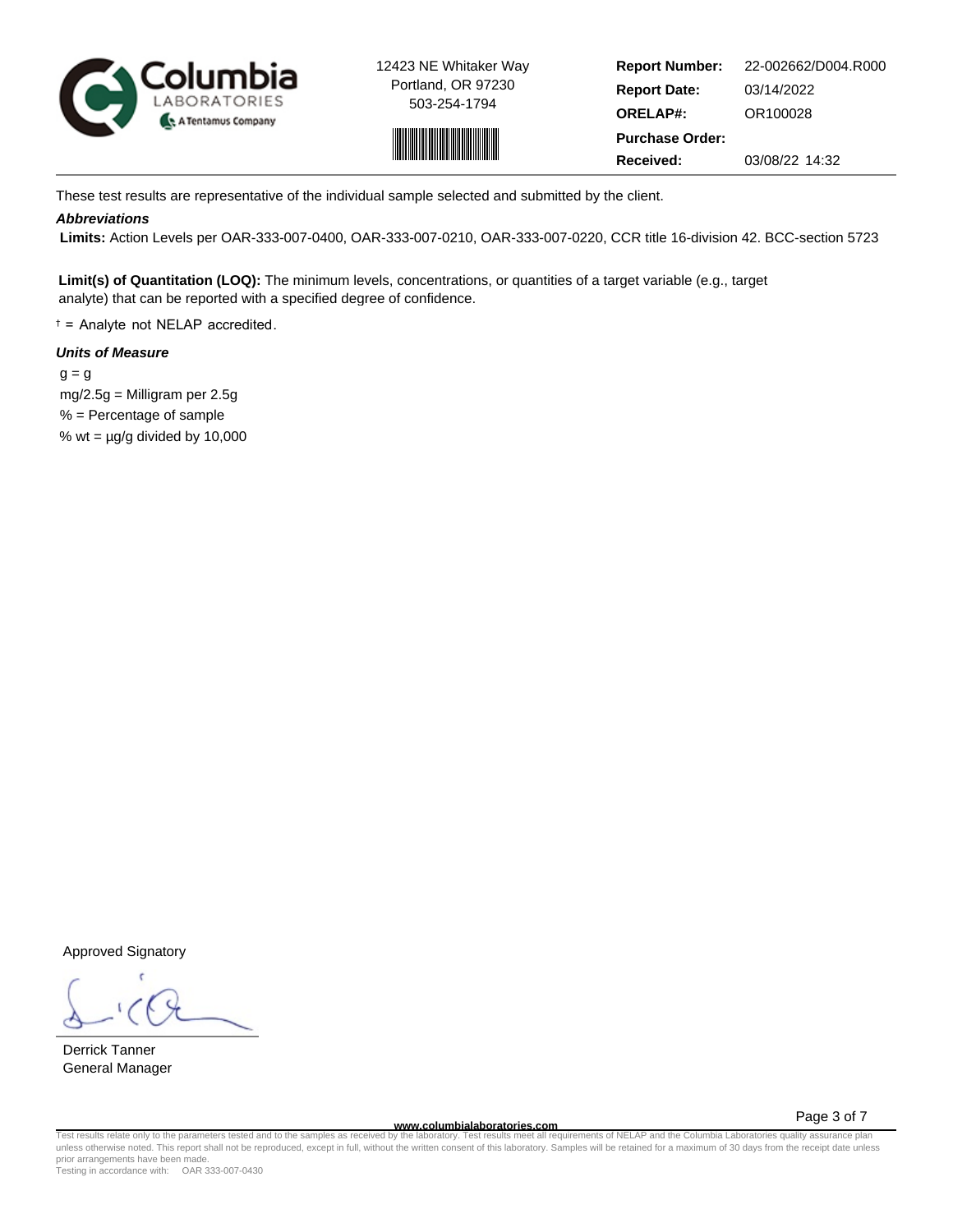



**Report Number: Report Date: ORELAP#:** 03/14/2022 OR100028 **Received:** 03/08/22 14:32 **Purchase Order:** 22-002662/D004.R000



#### Hemp & Canne **Food and Feed Chain of Custody** Document Control ID: 2739 Revision: 1 Effective: 05/07/2021

company: Dog of 2000 7.00 m **Testing Requested** PO Number: Project Number: Project Name: Report Instructions: D'Email Results: CAMQ doggie 200m 202m com Potency Turnaround time:  $\square$  Standard  $\square$  Rush \*  $\square$  Priority Rush \* Phone:  $(503)$   $890-72\frac{8}{10}$  Fax Results: (\_\_) \*Ask for availability COA ACCO **AB** Billing (if different): Sampled by: Date Lab **Client Sample Identification**  $\frac{\text{Collecte}}{\text{3}}$ Sample Type Smpl# Comments please provide PBNanner CBD arker caskies  $rac{1}{18}$ Pump Kin CBD cookers  $\mathbf{\dot{x}}$ Carries amount of CBD Contros  $\lambda$ perigvam. PBNinner per Pumpkin per gram is 1.33 Bacon is 1.75 \* Relinquished by (Sig Date **Received by (Signature)** Date Time Lab Use Only Time  $\overbrace{\hspace{1.5cm}}\text{C3.}\label{C1}$  This<br>produce of cooling:  $\square$  Yes  $\succright\hspace{-0.2cm}\longrightarrow$  Yes  $\cdot$  Temp (°C):  $\left(\overbrace{\phantom{1}}^{S},\overbrace{\phantom{1}}^{S^{T}}\left(\overbrace{\phantom{1}}^{S}\right)$  $DS$ aring E.  $38$  $2/8/22$ 14:32 Sample in good condition Pro TCNo<br>  $\Box$  Cash |  $\Box$  Check | 20cc |  $\Box$  Net:  $\frac{252\%}{252\%}$  -  $\frac{063653}{252}$ Prelog storage:

t for services in accordance with the <u>current terms of service</u>. By signing "Relinquished by" you are agreeing to these terms

12423 NE Whitaker Way<br>Portland, OR 97230

P: (503) 254-1794 | Fax: (503) 254-1452

Page 4 of 7

**www.columbialaboratories.com**<br>Test results relate only to the parameters tested and to the samples as received by the laboratory. Test results meet all requ Test results relate only to the parameters tested and to the samples as received by the laboratory. Test results meet all requirements of NELAP and the Columbia Laboratories quality assurance plan<br>unless otherwise noted. T prior arrangements have been made.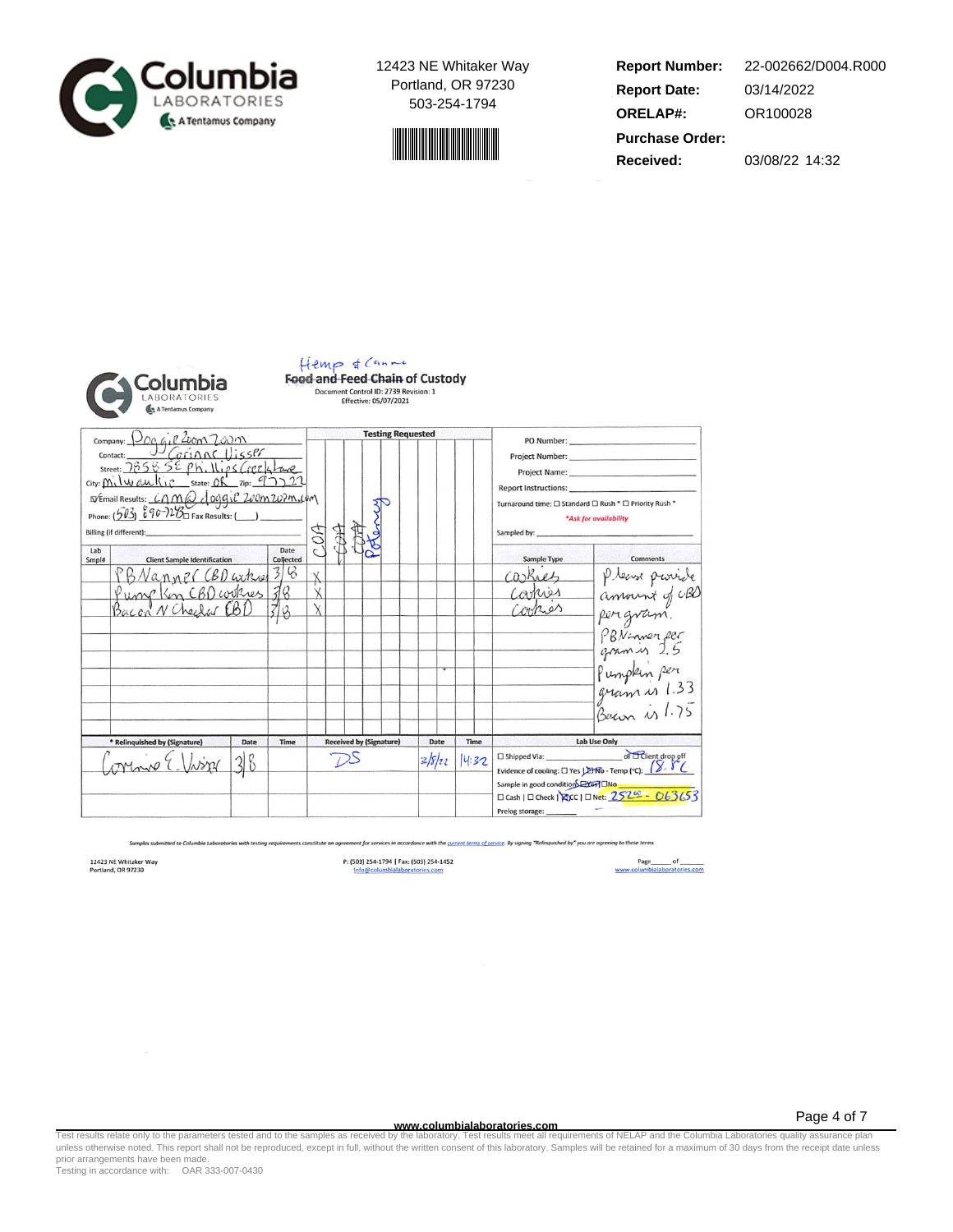



**Report Number: Report Date: ORELAP#:** 03/14/2022 OR100028 **Purchase Order:** 22-002662/D004.R000

**Received:** 03/08/22 14:32

Revision: 1 Document ID: 7148

| Legacy ID: Worksheet Validated 04/20/2021 |  |  |
|-------------------------------------------|--|--|
|                                           |  |  |

|                           |                                     |              |               |      | Laboratory Quality Control Results |            |              |  |
|---------------------------|-------------------------------------|--------------|---------------|------|------------------------------------|------------|--------------|--|
|                           | Batch ID: 2202066<br>JAOAC2015 98-6 |              |               |      |                                    |            |              |  |
| Laboratory Control Sample |                                     |              |               |      |                                    |            |              |  |
| Analyte                   | Result                              | <b>Spike</b> | Units         | %Rec | Limits                             | Evaluation | <b>Notes</b> |  |
| CBDV.                     | 0.00996                             | 0.01         | %             | 99.6 | 80.0<br>120                        | Acceptable |              |  |
| CBD'                      | 0.0106                              | 0.01         | %             | 106  | 80.0<br>120<br>$\blacksquare$      | Acceptable |              |  |
| <b>CBI</b>                | 0.00975                             | 0.01         | ℀             | 97.5 | 80.0<br>120                        | Acceptable |              |  |
| CBD <sub>i</sub>          | 0.0104                              | 0.01         | %             | 104  | 80.0<br>120<br>$\blacksquare$      | Acceptable |              |  |
| CBG <sub>/</sub>          | 0.00975                             | 0.01         | $\frac{0}{c}$ | 97.5 | 80.0<br>120                        | Acceptable |              |  |
| CBC                       | 0.0098!                             | 0.01         | %             | 98.5 | 80.0<br>120<br>$\blacksquare$      | Acceptable |              |  |
| CBI                       | 0.0106                              | 0.01         | %             | 106  | 80.0<br>120                        | Acceptable |              |  |
| <b>THC/</b>               | 0.0099'                             | 0.01         | %             | 99.1 | 80.0<br>120<br>÷,                  | Acceptable |              |  |
| d8THC\                    | 0.0104                              | 0.01         | %             | 104  | 80.0<br>120<br>÷,                  | Acceptable |              |  |
| <b>THCV</b>               | 0.00949                             | 0.01         | %             | 94.9 | 80.0<br>120<br>÷,                  | Acceptable |              |  |
| <b>CBN</b>                | 0.0106                              | 0.01         | $\frac{0}{c}$ | 106  | 80.0<br>120<br>$\overline{a}$      | Acceptable |              |  |
| exo-THC                   | 0.00948                             | 0.01         | %             | 94.8 | 80.0<br>120<br>$\overline{a}$      | Acceptable |              |  |
| d9THC                     | 0.0102                              | 0.01         | %             | 102  | 80.0<br>120                        | Acceptable |              |  |
| d8THC                     | 0.0100                              | 0.01         | %             | 100  | 80.0<br>120                        | Acceptable |              |  |
| CBI                       | 0.00936                             | 0.01         | %             | 93.6 | 80.0<br>120                        | Acceptable |              |  |
| CB(                       | 0.0104                              | 0.01         | %             | 104  | 80.0<br>120                        | Acceptable |              |  |
| THC/                      | 0.0101                              | 0.01         | $\frac{0}{c}$ | 101  | 80.0<br>120<br>ä,                  | Acceptable |              |  |
| CBC.                      | 0.00977                             | 0.01         | $\frac{0}{c}$ | 97.7 | 80.0<br>120<br>$\overline{a}$      | Acceptable |              |  |
| <b>CBL</b>                | 0.00929                             | 0.01         | %             | 92.9 | 80.0<br>120                        | Acceptable |              |  |
| CB.                       | 0.00884                             | 0.01         | ℀             | 88.4 | 80.0<br>120                        | Acceptable |              |  |

### Method Blank

| Analyte         | Result  | LOC   | <b>Units</b>  | Limits  | Evaluation | <b>Notes</b> |
|-----------------|---------|-------|---------------|---------|------------|--------------|
| CBDV.           | 10<     | 0.003 | ℀             | < 0.003 | Acceptable |              |
| CBD'            | $<$ LOC | 0.003 | %             | < 0.003 | Acceptable |              |
| CBI             | 10<     | 0.003 | %             | < 0.003 | Acceptable |              |
| CBD             | 10<     | 0.003 | %             | < 0.003 | Acceptable |              |
| CBG             | $<$ LOC | 0.003 | %             | < 0.003 | Acceptable |              |
| CEC             | 10<     | 0.003 | %             | < 0.003 | Acceptable |              |
| <b>CBI</b>      | $<$ LOC | 0.003 | %             | < 0.003 | Acceptable |              |
| HCl             | 10<     | 0.003 | %             | < 0.003 | Acceptable |              |
| d8THC\          | $<$ LOC | 0.003 | $\frac{9}{6}$ | < 0.003 | Acceptable |              |
| THCV/           | $<$ LOC | 0.003 | %             | < 0.003 | Acceptable |              |
| <b>CBN</b>      | 10<     | 0.003 | %             | < 0.003 | Acceptable |              |
| exo-THC         | $<$ LOC | 0.003 | %             | < 0.003 | Acceptable |              |
| d9THC           | 10<     | 0.003 | %             | < 0.003 | Acceptable |              |
| d8THC           | $<$ LOC | 0.003 | %             | < 0.003 | Acceptable |              |
| <b>CBI</b>      | $<$ LOC | 0.003 | %             | < 0.003 | Acceptable |              |
| CB <sub>C</sub> | $<$ LOC | 0.003 | %             | < 0.003 | Acceptable |              |
| THC             | $<$ LOC | 0.003 | %             | < 0.003 | Acceptable |              |
| CBC.            | 10<     | 0.003 | %             | < 0.003 | Acceptable |              |
| <b>CBL</b>      | $<$ LOC | 0.003 | %             | < 0.003 | Acceptable |              |
| CB.             | $<$ LOC | 0.003 | %             | < 0.003 | Acceptable |              |

Abbreviations

ND - None Detected at or above MI RPD Relative Percent Differen

LOQ Limit of Quantitation

Units of Measure:

% - Percent

www.columbialaboratories.com<br>Test results relate only to the parameters tested and to the samples as received by the laboratories metall requirements of NELAP and the Columbia Laboratories quality assurance plan<br>unless oth prior arrangements have been made.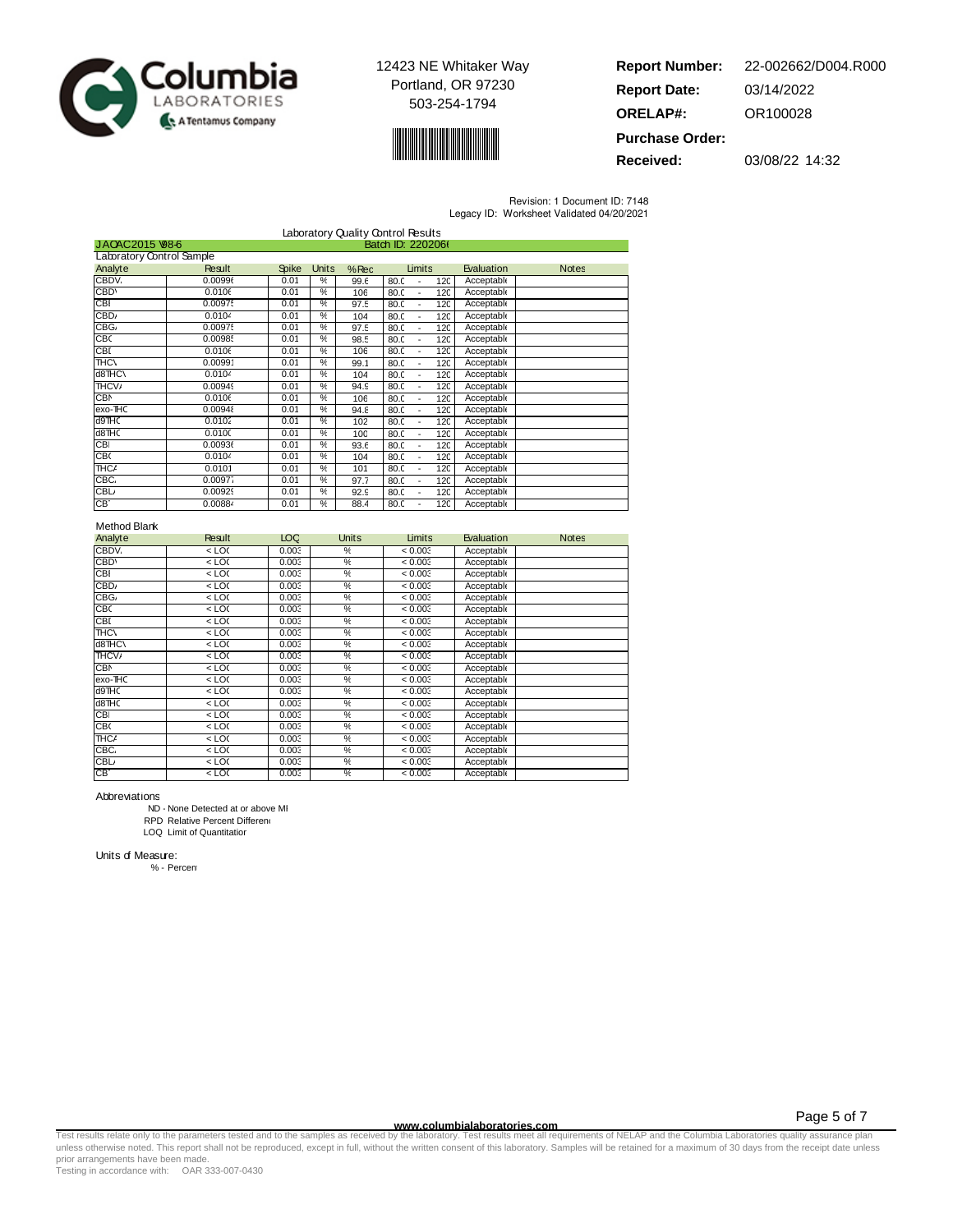



| <b>Report Number:</b>  | 22-002662/D004.R000 |
|------------------------|---------------------|
| <b>Report Date:</b>    | 03/14/2022          |
| <b>ORELAP#:</b>        | OR100028            |
| <b>Purchase Order:</b> |                     |

**Received:** 03/08/22 14:32

Revision: 1 Document ID: 7148

| Legacy ID: Worksheet Validated 04/20/2021 |  |  |  |
|-------------------------------------------|--|--|--|
|-------------------------------------------|--|--|--|

|                  |                                                                                                                                              |                                                                                                           |            |               |            | Laboratory Quality Control Results |            |              |
|------------------|----------------------------------------------------------------------------------------------------------------------------------------------|-----------------------------------------------------------------------------------------------------------|------------|---------------|------------|------------------------------------|------------|--------------|
|                  | Batch ID: 2202066<br>JAO 4C2015 \68-6                                                                                                        |                                                                                                           |            |               |            |                                    |            |              |
| Sample Duplicate |                                                                                                                                              |                                                                                                           |            |               |            | Sample ID: 22-0025600001           |            |              |
| Analyte          | Result                                                                                                                                       | Org. Result                                                                                               | <b>LOC</b> | Units         | <b>RPD</b> | Limits                             | Evaluation | <b>Notes</b> |
| CBDV.            | $rac{1}{2}$                                                                                                                                  | <loc< td=""><td>0.003</td><td>%</td><td><b>NA</b></td><td>&lt; 20</td><td>Acceptable</td><td></td></loc<> | 0.003      | %             | <b>NA</b>  | < 20                               | Acceptable |              |
| CBD <sup>®</sup> | 20<                                                                                                                                          | $\overline{2}$                                                                                            | 0.003      | %             | <b>NA</b>  | < 20                               | Acceptable |              |
| CBF              | <loc< td=""><td><loc< td=""><td>0.003</td><td>%</td><td><b>NA</b></td><td>&lt; 20</td><td>Acceptable</td><td></td></loc<></td></loc<>        | <loc< td=""><td>0.003</td><td>%</td><td><b>NA</b></td><td>&lt; 20</td><td>Acceptable</td><td></td></loc<> | 0.003      | %             | <b>NA</b>  | < 20                               | Acceptable |              |
| CBD <sub>i</sub> | 20<                                                                                                                                          | 200                                                                                                       | 0.003      | %             | <b>NA</b>  | < 20                               | Acceptable |              |
| CBG              | 20<                                                                                                                                          | 20<                                                                                                       | 0.003      | %             | <b>NA</b>  | < 20                               | Acceptable |              |
| CBC              | 0.0084!                                                                                                                                      | 0.00845                                                                                                   | 0.003      | %             | 0.0325     | < 20                               | Acceptable |              |
| <b>CBI</b>       | 0.257                                                                                                                                        | 0.256                                                                                                     | 0.003      | %             | 0.355      | < 20                               | Acceptable |              |
| HCl              | 20<                                                                                                                                          | 200                                                                                                       | 0.003      | $\frac{9}{6}$ | <b>NA</b>  | < 20                               | Acceptable |              |
| d8THC\           | 20<                                                                                                                                          | 20<                                                                                                       | 0.003      | $\frac{9}{6}$ | <b>NA</b>  | < 20                               | Acceptable |              |
| THCV/            | 20<                                                                                                                                          | $\overline{2}$                                                                                            | 0.003      | $\frac{9}{6}$ | <b>NA</b>  | < 20                               | Acceptable |              |
| <b>CBN</b>       | 20<                                                                                                                                          | 200                                                                                                       | 0.003      | %             | <b>NA</b>  | < 20                               | Acceptable |              |
| exo-THC          | 20<                                                                                                                                          | 200                                                                                                       | 0.003      | %             | <b>NA</b>  | < 20                               | Acceptable |              |
| d9THC            | 0.261                                                                                                                                        | 0.260                                                                                                     | 0.003      | %             | 0.414      | < 20                               | Acceptable |              |
| d8THC            | 20<                                                                                                                                          | 200                                                                                                       | 0.003      | %             | <b>NA</b>  | < 20                               | Acceptable |              |
| <b>CBI</b>       | 20<                                                                                                                                          | $\overline{2}$                                                                                            | 0.003      | %             | <b>NA</b>  | < 20                               | Acceptable |              |
| CB <sub>(</sub>  | 0.00477                                                                                                                                      | 0.00476                                                                                                   | 0.003      | %             | 0.24C      | < 20                               | Acceptable |              |
| THC              | 0.00312                                                                                                                                      | 0.00309                                                                                                   | 0.003      | %             | 0.905      | < 20                               | Acceptable |              |
| CBC.             | <loc< td=""><td>200</td><td>0.003</td><td><math>\frac{9}{6}</math></td><td><b>NA</b></td><td>&lt; 20</td><td>Acceptable</td><td></td></loc<> | 200                                                                                                       | 0.003      | $\frac{9}{6}$ | <b>NA</b>  | < 20                               | Acceptable |              |
| <b>CBL</b>       | 20<                                                                                                                                          | 200                                                                                                       | 0.003      | %             | <b>NA</b>  | < 20                               | Acceptable |              |
| CB.              | 20<                                                                                                                                          | 200                                                                                                       | 0.003      | $\frac{9}{6}$ | <b>NA</b>  | < 20                               | Acceptable |              |

Abbreviations

ND - None Detected at or above MI

RPD Relative Percent Differen

LOQ Limit of Quantitation

Units of Measure:

% - Percent

Page 6 of 7

www.columbialaboratories.com<br>Test results relate only to the parameters tested and to the samples as received by the laboratories metall requirements of NELAP and the Columbia Laboratories quality assurance plan<br>unless oth prior arrangements have been made.